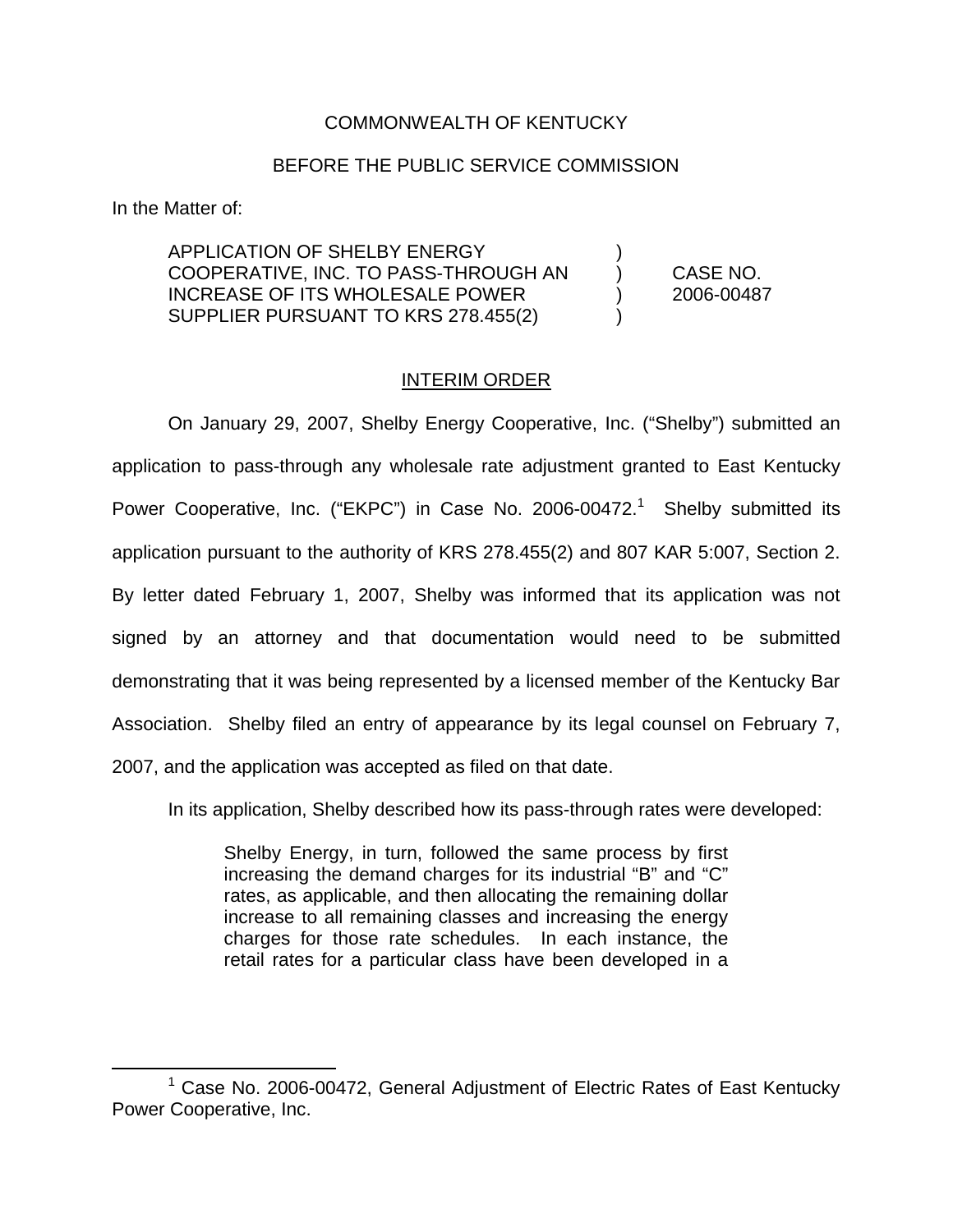manner that is consistent with the method proposed by EKPC. The proposed rate design structure at retail does not change the rate design currently in effect and is consistent with the rate design methodology used at wholesale. $<sup>2</sup>$ </sup>

In support of its proposed pass-through methodology, Shelby stated that each Member System must recover the dollar increase from the new wholesale rates and that it is important to implement retail rates that mirror the change at wholesale, while still complying with the proportionality and rate design requirements. $3$  It further states that EKPC and the Member Systems understand that a "pure" proportional increase at retail would result in increases to customer, demand, and energy charges, but it does not agree that strict adherence to the existing proportion of revenue at retail by these components is reasonable. In support of this position it stated, for example, that EKPC and the Member Systems cannot justify a change to the customer charge as EKPC's proposed wholesale rate increase has no relationship to customer cost because EKPC has not proposed an increase in its substation or metering point charge.<sup>4</sup>

Shelby argues that KRS 278.455(2) explicitly recognizes "proportional" allocation without stating a specific method and, that it is reasonable for it to maintain the rate design relationship from wholesale to retail that has existed for a number of years.

Shelby also provided comparative analyses of its present and proposed revenues that reflected the percentage that each rate schedule or class represented of

<sup>2</sup> Application at 2.

<sup>&</sup>lt;sup>3</sup> Response to the Commission Staff's First Data Request dated March 12, 2007, Item 2(b).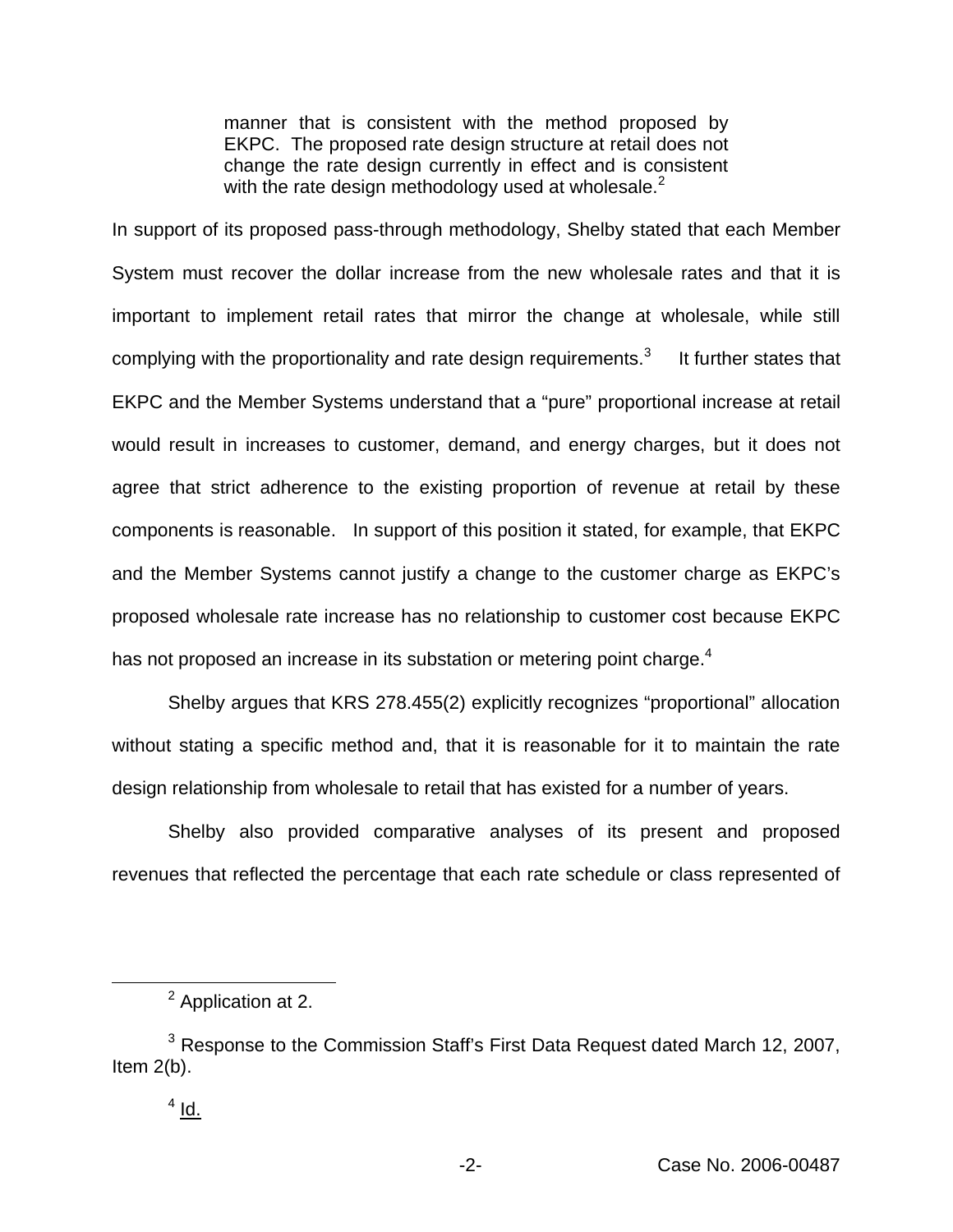the total revenues and that reflected the percentage that each component of the base rates within each rate schedule or class represented of the total base rate revenues.<sup>5</sup>

KRS 278.455(2) provides that a distribution cooperative may change its rates to reflect a change in the rate of its wholesale supplier if the effects of an increase or decrease are allocated to each class and within each tariff on a proportional basis that will result in no change in the rate design currently in effect. Further, 807 KAR 5:007, Section 2(2), provides that the distribution cooperative shall file an analysis demonstrating that the rate change does not alter the rate design currently in effect and the revenue change has been allocated to each class and within each tariff on a proportional basis.

The Commission has reviewed the approach proposed by Shelby to passthrough any increases in the wholesale rates from EKPC and to allocate any increases to its retail rates. Based upon this review, the Commission finds that Shelby's approach does not comply with the provisions of KRS 278.455(2) and 807 KAR 5:007, Section 2(2), and therefore it should be rejected. Both the statute and administrative regulation are quite clear that the allocation of the wholesale rate increase must not change the retail rate design currently in effect and that the wholesale rate increase must be allocated to each retail class and within each retail tariff on a proportional basis. There is no provision in either KRS 278.455 or 807 KAR 5:007 requiring that there be a correlation between the proposed wholesale rate design and the proposed retail rate design. Moreover, there is no provision or requirement that the process utilized to develop the wholesale rates must be followed or duplicated in the retail rates.

 $<sup>5</sup>$  ld., Item 3(a).</sup>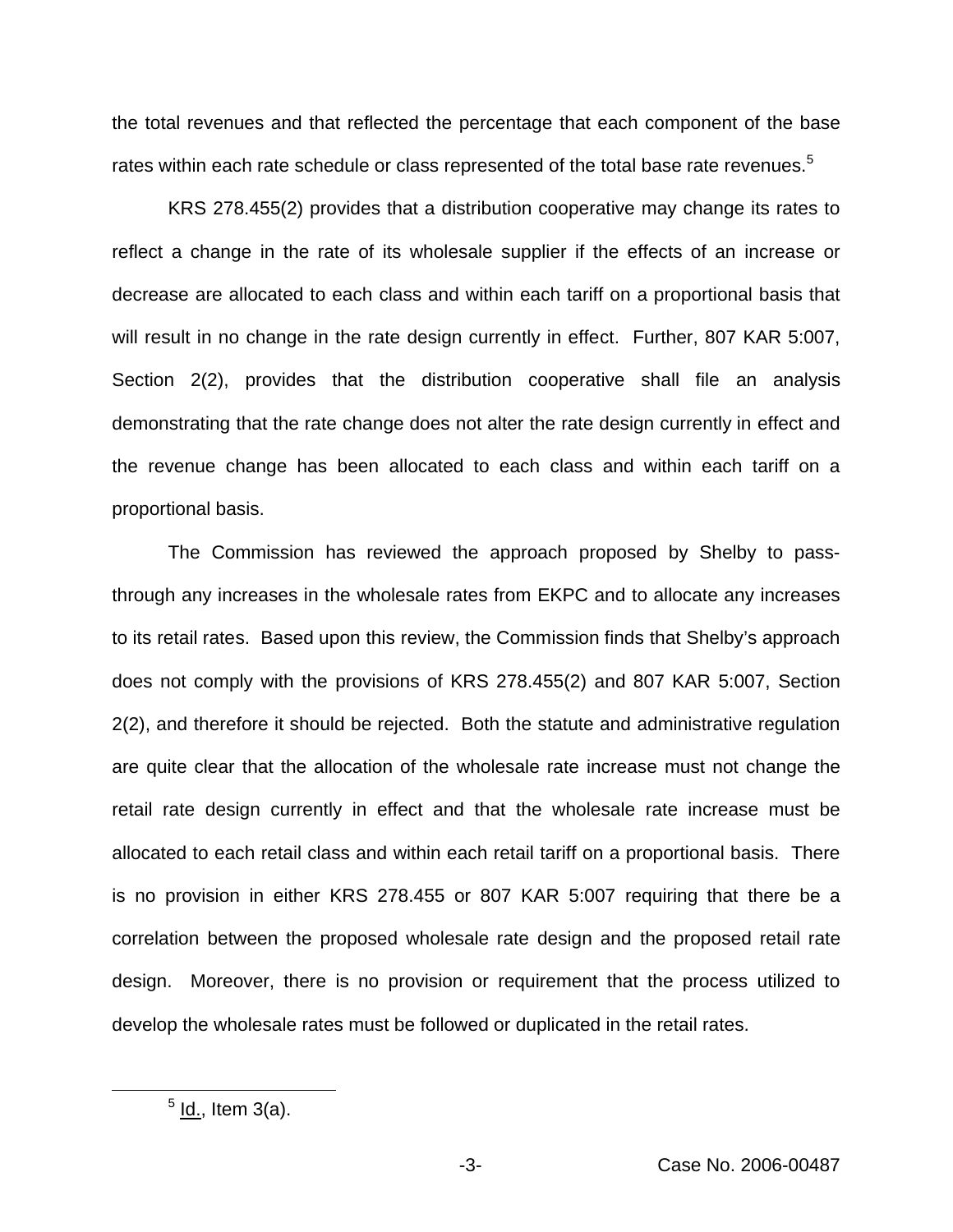What is required is an allocation of the wholesale rate increase to the retail rates, on a proportional basis to each retail class and within each retail tariff, in a manner that does not change the existing distribution cooperative rate design. Contrary to the arguments of Shelby and EKPC, the Commission finds that the statute and administrative regulation require the distribution cooperative to follow a "strict adherence" to the existing proportion of revenues at retail, by rate mechanism component. Shelby and EKPC have offered no evidence supporting their contention that the pass-through at retail must follow the proposed wholesale rate design process in a proportional manner.

The Commission today has issued an Order in Case No. 2006-00472 authorizing an interim \$19.0 million annualized increase in EKPC's wholesale rates, subject to refund, which becomes effective for service rendered on and after April 1, 2007. Shelby's share of this interim increase is \$695,031. A post-hearing data response filed by EKPC in Case No. 2006-00472 on March 27, 2007<sup>6</sup> included the determination of Shelby's rates reflecting the \$695,031 interim increase. However, those rates were developed using the same approach Shelby submitted with its application. As the Commission has found that approach should be rejected, the rates submitted for Shelby on March 27, 2007 should also be rejected. Under the provisions of KRS 278.455(2), the change in Shelby's retail rates to reflect this increase must become effective for service rendered on and after April 1, 2007.

<sup>&</sup>lt;sup>6</sup> Case No. 2006-00472, Responses to Commission Staff's Data Request at Hearing on March 22, 2007, Item 2(b), Case No. 2006-00487, Attachments 1 and 2.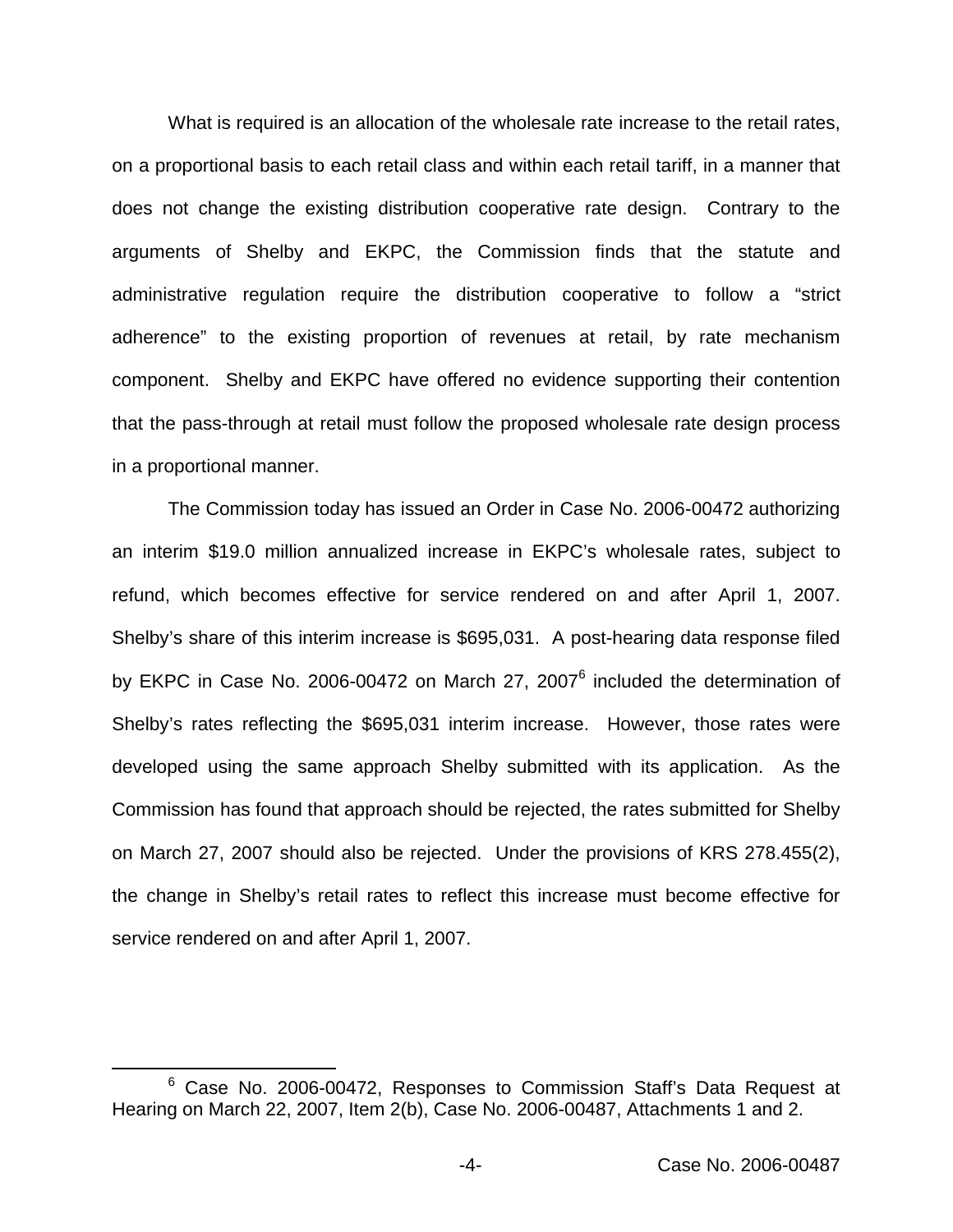IT IS THEREFORE ORDERED that:

1. The approach proposed by Shelby to allocate its portion of any increase in the wholesale rates authorized in Case No. 2006-00472 is rejected.

2. The proposed rates submitted with Shelby's application and the revised rates provided in a post-hearing data response in Case No. 2006-00472 are not consistent with the provisions of KRS 278.455 and 807 KAR 5:007 and are denied.

3. Shelby shall develop retail rates that allocate the \$695,031 interim increase in wholesale rates authorized for EKPC on a proportional basis consistent with the requirements of KRS 278.455(2) and 807 KAR 5:007, Section 2(2).

4. Shelby shall file these new interim retail rates with the Commission within 10 days of the date of this Order.

5. Shelby shall submit within 10 days of the date of this Order analyses which demonstrate the interim increase has been allocated on a proportional basis to each class and within each tariff, in a manner that does not change Shelby's existing rate design. The analyses shall follow the format required in the Commission Staff's First Data Request dated March 12, 2007, Item 3(a)(1) and 3(a)(2). The analyses are to be provided in both hard copy and electronic Excel formats. The electronic analyses shall be provided on either CD-ROM or diskette with all formulas intact.

6. The increase in interim rates approved herein is subject to refund and shall become effective for service rendered on and after April 1, 2007.

7. Shelby shall maintain its records in such a manner as will enable it, the Commission or its customers, to determine the amounts to be refunded and to whom they are due in the event that the rates approved herein are required to be refunded.